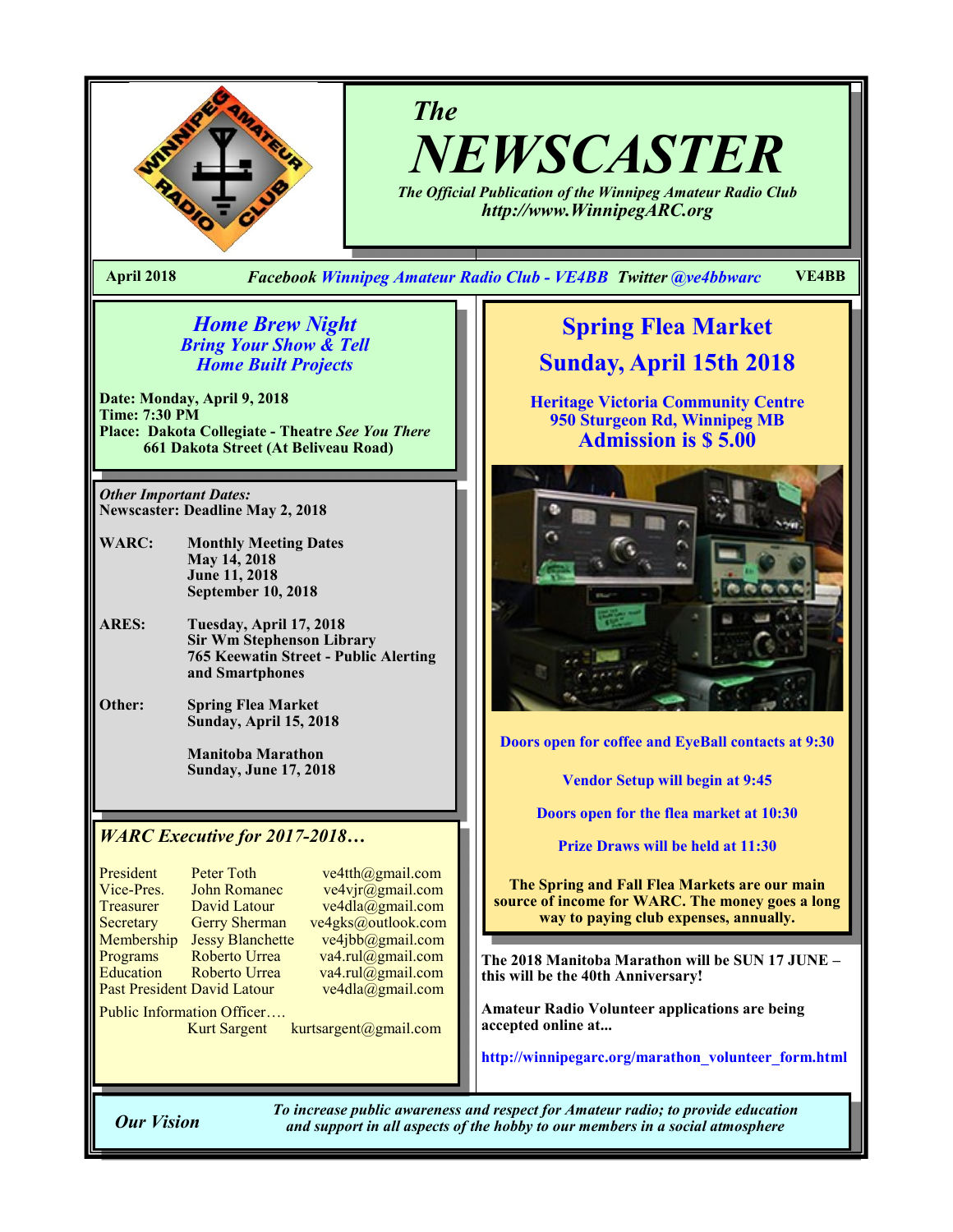# 2 *WARC Meeting Minutes March 12, 2018 Taken By Gerry VE4GKS*

**Meeting called to order 00:34 Introductions as usual Finance Balance \$11,622 available \$7,122 Paypal \$951 Membership 83 Solar activity low, so DX is poor. Education 19 students, course ends on March 24. 50/50 \$16.50 to VE4AMS ARES Jeff says looking for a fund raising coordinator, also need volunteers for the Manitoba Marathon.**

**A presentation by VE4HAZ on the QSL bureau followed the business meeting.**

## *Spotlight On: Dick Maguire VE4HK By David VE4DAR*

*Reminder: This series of interviews with local hams licenced for at least 20 years is intended to give a sense of how our hobby developed and who was involved. These are not biographies; instead they are brief stories presented in random order.*



**Good fortune enabled me to snag Dick Maguire VE4HK for an interview one Saturday morning. That's because Dick is very active cycling; or picking up and delivering donated pet food to the Humane Society; and picking up and delivering books for the Children's Hospital Book Sales from Winnipeg's 29 fire stations. Readers will note that Dick is busy in our hobby as well.**

2 **we were 15 years old, encouraged me." What got you interested in amateur radio? "I had a short wave radio and listened to VE4FH and others on 80m mobile. They were having lots of fun so I decided to join them. Also, Dave Place VE4PN, my friend since**  **"I studied at what is now called Red River College and got my 2nd Class Certificate for Proficiency in Radio. That also gave me an Advanced ticket. You had to have no mistakes to get your 20 wpm CW endorsement."**

**Build or buy your station? "I bought used, person to person. I built some kits such as a Heathkit code practice oscillator."**

**Memorable contacts or moments? "I worked FB8XX on 20m. It was a French weather station on Kerguellen Island, a "rock" in the South Pacific. That was a very rare event. While in Resolute Bay, I talked with Tony VE4QC, who worked phone patches in Winnipeg."**

**What have you gotten out of our hobby? "A lot of fun. I developed skills in project/event management. Through amateur radio I've made many friendships. I've enjoyed doing the Swap and Shop for about 30 years. "**

**Particular interest? "Just chatting on 2m; my favorite part of ham radio. Also, I enjoy organizing various events."**

**Public service? Manitoba Marathons, floods, Y2K, various races including the snowshoe race at St. Johns Boys School. Now managing the Parkinson's Walk. Did the Flea Market for about 10 years." (David's addon: almost 200 blood donations to the Canadian Blood Service!)**

**Advice for new hams? "Just have fun; enjoy our hobby." Thanks, Dick, for helping your fellows in so many ways.**

**Future for amateur radio? "I really don't know. I haven't given it much thought. Did you know it's one of two hobbies licensed federally. The other is the private pilot's license."**

# **P** print it on.co 204.899.3350

**1798 St Matthews Ave Winnipeg, MB R3H 0A5**  **Discount for "WARC" members**

**They can provide 15% discount on QSL cards.**

**For example, the current price for an order of 400 QSL cards size: 5" x 3.5", double side, full-colour on 100lb gloss cover is \$81.99.** 

**With your 15% discount, the total would be \$69.69 before tax (please note that prices are subject to change due to paper cost etc.). The discount is on any size and any qty of QSL card.**

**Be sure to present your WARC membership to receive the discount!**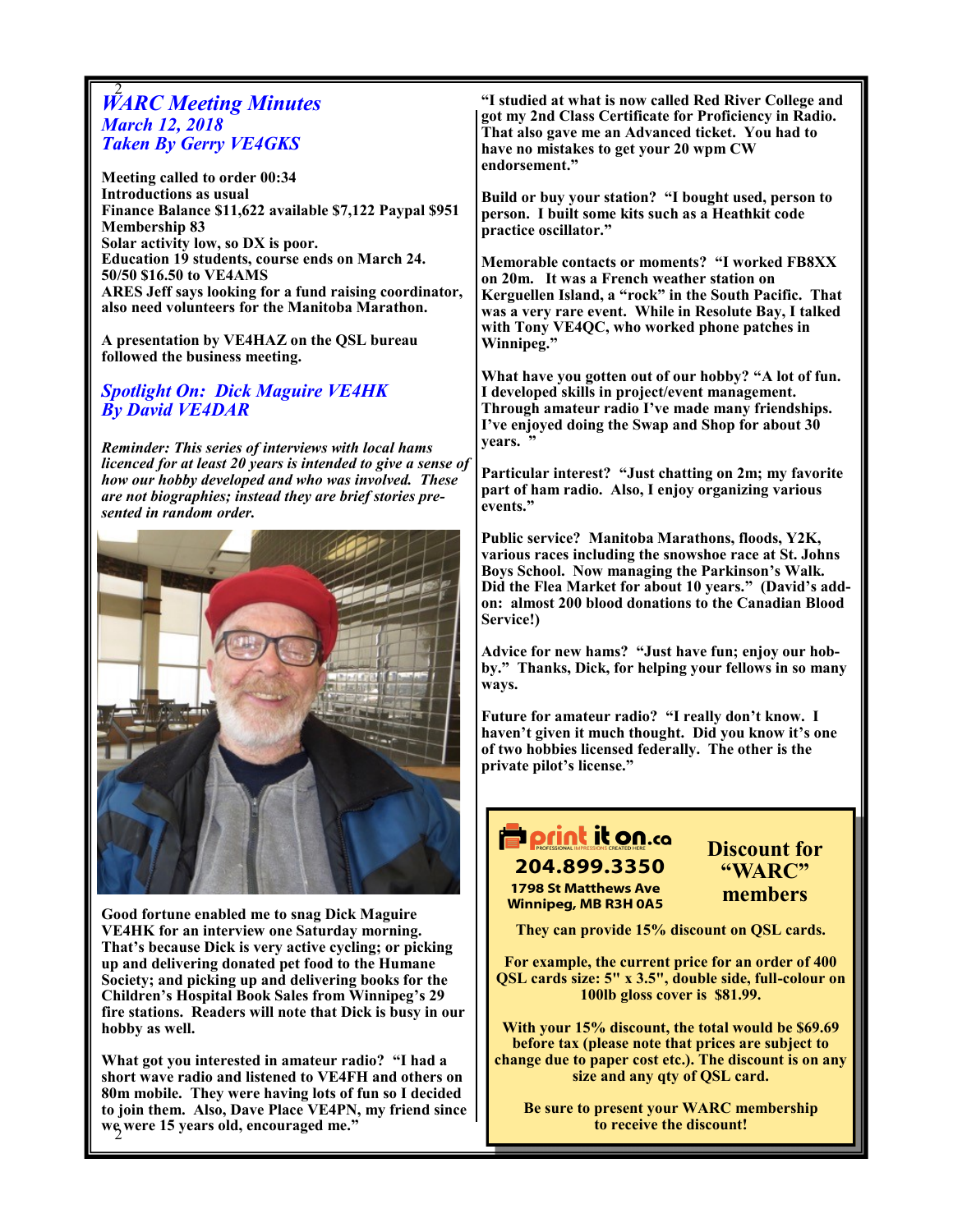# 3 *Winnipeg ARES Jeff Dovyak VE4MBQ ve4mbq@rac.ca*

**Seventeen ARES members and affiliates provided volunteer Amateur Radio communications support for Klondike Derby at Camp Amisk 03, 04 MAR. Thanks to Richard VE4KAZ for coordinating this event for Winnipeg ARES and thanks to Shaun VE4AI for the loaner HTs. Our volunteers were:**

**VE4s JAH, DXR, FDM, TRO, WX, JFK, CLK, CIB, CEM, GMB, SIG, AI, MWH, KIZ, TTH, DAF and KAZ.**



*Photo Credit Richard Kazuk VE4KAZ*

**A permanent tower and antenna have been installed at Camp Amisk by Richard VE4KAZ. A twenty-foot "TV" tower with ten foot mast topped by a Tram Dual-Band Amateur Antenna was installed just before Klondike Derby. It is fed with RG-213.**

*Amateur Radios, Antennas, and more ...* 

**Winnipeg ICOM Dealer…**

**Micro-HighTech Communications Ltd.**

**2223 Henderson Hwy, East St. Paul, MB (Just south of perimeter hwy)**

**Ph. (204)-783-1885 Fax (204) 779-7522 Contact George Hill, VE4GDH**

**Visit their web site..**

**http://www.microhightech.ca/**

3

**At least fourteen people attended CANWARN Spotter Training SAT 17 MAR in Winnipeg. Thanks to Warning Preparedness Meteorologist Natalie Hasell VE4NAT for leading the course and thanks to Jim VE4SIG for running the Wpg ARES fifty-fifty draw and providing the laminated wallet cards with key spotter information.** 

**Attendees included; VA4CQD VE4s GKS, FDM, AFK, SIG, CY, BAW, RCA, PRP, GAG, EDE & MBQ Dan Whittaker, Mary Anne Gordon.**

**We had representatives from four Spotter regions (Interlake, North Eastman, south Central & Winnipeg). Dan Whittaker Manitoba EMO Training Coordinator won the Winnipeg ARES fifty-fifty draw, Doug VE4GAG won the primary door-prize, a CoCo-RaHS Rain Gauge donated by Tiffiny Taylor. Subsidiary door prizes donated by ECCC and Winnipeg ARES were won by:**

**VE4s EDE, RCA, BAW, PRP, FDM, MBQ VA4CQD**

**Mary Anne Gordon & Wayne Whittaker.**



*ECCC Warning Preparedness Meteorologist Natalie Hasell VE4NAT Photo credit Jeff Dovyak VE4MBQ*

**The MAR General Meeting featured a very interesting presentation on Lightning Maps presented by Keith Hartley.**

**On-line registration for the Manitoba Marathon is open on the WARC web-site, please see the separate Manitoba Marathon article.**

**Our next General Meeting will be TUE 17 APR 1900h at Sir Wm Stephenson Library 765 Keewatin Street. Ashley Keep, Public Alerting Coordinator Manitoba EMO is scheduled to speak on Public Alerting and Smartphones.**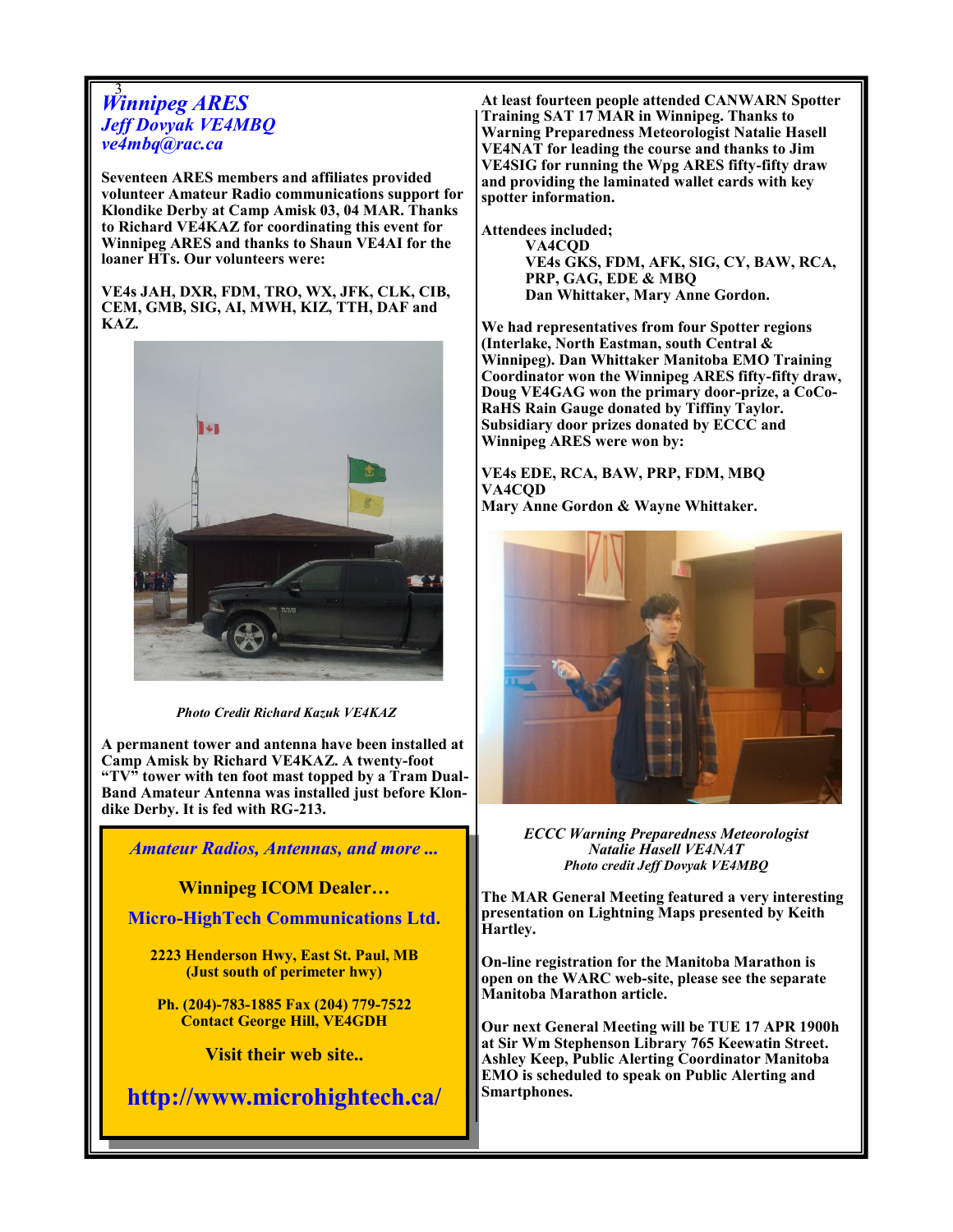

## *NOTICE OF MEETING*

**The Manitoba Repeater Society Inc. Annual General Meeting is scheduled for Thursday evening, April 19 7:00 pm at Norberry-Glenlee Community Centre, 26 Molgat. It is directly behind the Dairy Queen and Autopac building on St. Mary's Road. Guests can park in the Louis Riel School Division parking lot, right next door, if necessary.**

**All members and interested amateurs are welcome to attend.**

**There will be a report from the Membership Chair. The Treasurer will present a proposed budget to be approved by the membership, and an audited statement of our books for the past year. The Technical Chair will give a "state of the repeaters" report. The executive will answer any questions members may have.**

**There will be two very important topics to discuss at this meeting:**

**The MRS executive has been very busy this winter, rewriting our bylaws, to reflect current standards. We will present the updated bylaws and answer any questions or concerns. We will then vote on the new version.**

**Several members conducted tests on alternate means of linking our repeaters. They feel that using UHF radios is not working. These members successfully tested using the Internet for linking. They held a meeting on March 25, to present their findings. This group plans to introduce several motions concerning linking. These motions will be discussed, then voted on.**

**The meeting will conclude with election of officers for the 2018-19 season. Several current members of the executive wish to retire. We require "new blood" to replace them.** 

**Are you interested in joining the MRS Executive? If yes, or if you know a suitable candidate, please contact me Dick VE4HK ve4hk@rac.ca ASAP. We especially need technicians, preferably with 2 way radio experience, to join the executive.** 

**Dick Maguire VE4HK**

**The Manitoba Repeater Society will have 2 tables at the WARC Flea Market, Sunday, April 15, at Heritage Victoria Community Club, 950 Sturgeon Road.**

**Have you received a letter from our Membership Chair, advising that "your dues are due"? You can pay up at the Flea Market.** 

**Would you like some help programming your new handheld? Bring it and the manual, and our technicians will attempt to help you. Before you lay out your hard earned \$\$\$ on that treasure at the Flea Market, bring it to the MRS table to be checked over. Yori and Ellis will be happy to test your handheld, mobile radio or HF rig for you. Just be sure to bring the manual.** 

**We expect to have some interesting "junque" to sell at the Flea Market.** 

**The executive will be happy to answer any questions members and interested amateurs may have.**

**CU at the Flea Market!**



**The Manitoba Repeater Society operates and maintains a linked repeater system across southern Manitoba, including Winnipeg.**

**If you are a user of any of these repeaters, we urge you to support the group by becoming a member.**

**VE4MAN - Starbuck, VE4CDN - Morris, VE4PLP - Portage, VE4MRS - Bruxelles, VE4GIM - Gimli, VE4MIL - Milner Ridge VE4EMB - Hadashville, VE4FAL - Falcon Lake, VE4WPG - Winnipeg, VE4VJ - Winnipeg, VE4WRS - Autopatch & IRLP link Winnipeg**

**Links to repeaters in Ontario, Brandon, Selkirk and soon to be the Dauphin & area.**

**info@mb-repeater-society.ca**

**http://www.mb-repeater-society.ca/**

**http://www.facebook.com/ManitobaRepeaterSociety**

**MRS Memberships Expired December 31**

**You Can Renew Today On-Line**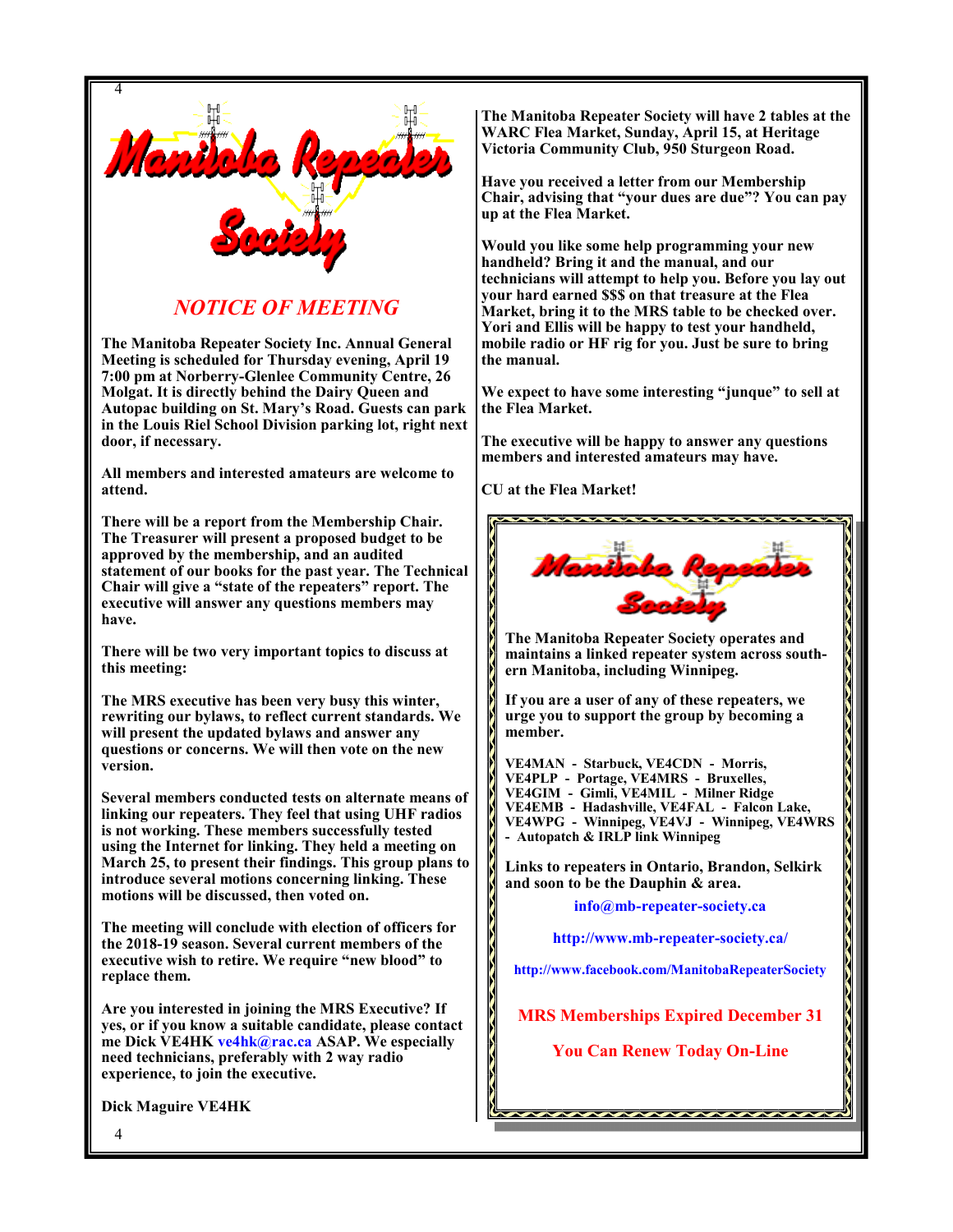| <b>Contest Calendar</b>                                        | 222 MHz Spring Sprint 1900 local - 2300 local, Apr 17      |
|----------------------------------------------------------------|------------------------------------------------------------|
| <b>Extracted From</b>                                          | 0230Z-0300Z, Apr 18<br><b>Phone Fray</b>                   |
| http://www.hornucopia.com/contestcal/                          | <b>CWops Mini-CWT Test</b><br>1300Z-1400Z, Apr 18          |
|                                                                | and 1900Z-2000Z, Apr 18                                    |
| <b>April 2018</b>                                              | and 0300Z-0400Z, Apr 19                                    |
| <b>NCCC RTTY Sprint</b><br>0145Z-0215Z, Apr 6                  | <b>NCCC RTTY Sprint</b><br>0145Z-0215Z, Apr 20             |
| <b>NCCC Sprint</b><br>0230Z-0300Z, Apr 6                       | <b>NCCC Sprint</b><br>0230Z-0300Z, Apr 20                  |
| LZ Open 40m Sprint Contest<br>0400Z-0800Z, Apr 7               | Holyland DX Contest 2100Z, Apr 20 to 2100Z, Apr 21         |
| <b>SARL VHF/UHF Digital Contest</b>                            | <b>ES Open HF Championship</b><br>0500Z-0559Z, Apr 21      |
| 1000Z, Apr 7 to 1000Z, Apr 8                                   | and 0600Z-0659Z, Apr 21                                    |
| <b>PODXS 070 Club PSK 31 Flavors Contest</b>                   | and 0700Z-0759Z, Apr 21                                    |
| 1000Z, Apr 7 to 0400Z, Apr 8                                   | and 0800Z-0859Z, Apr 21                                    |
| <b>SKCC Weekend Sprintathon</b>                                | <b>Worked All Provinces of China DX Contest</b>            |
| 1200Z, Apr 7 to 2400Z, Apr 8                                   | 0600Z, Apr 21 to 0559Z, Apr 22                             |
| <b>Florida State Parks on the Air</b>                          | <b>QRP</b> to the Field<br>0800-1800 local, Apr 21         |
| 1400Z-2200Z, Apr 7                                             | <b>YU DX Contest</b><br>1200Z, Apr 21 to 1159Z, Apr 22     |
| and 1400Z-2200Z, Apr 8                                         | <b>CQMM DX Contest</b><br>1200Z, Apr 21 to 2359Z, Apr 22   |
| <b>Texas State Parks on the Air</b>                            | Nebraska QSO Party<br>1300Z, Apr 21 to 0200Z, Apr 22       |
| 1400Z, Apr 7 to 0200Z, Apr 8                                   | and 1300Z-2200Z, Apr 22                                    |
| and 1400Z-2000Z, Apr 8                                         | Michigan QSO Party 1600Z, Apr 21 to 0400Z, Apr 22          |
| <b>Mississippi QSO Party</b>                                   | EA-QRP CW Contest 1700Z-2000Z, Apr 21 (10-20m)             |
| 1400Z, Apr 7 to 0200Z, Apr 8                                   | and 2000Z-2300Z, Apr 21 (40-80m)                           |
| <b>Missouri QSO Party</b>                                      | and 0700Z-0900Z, Apr 22 (40m)                              |
| 1400Z, Apr 7 to 0400Z, Apr 8                                   | and 0900Z-1200Z, Apr 22 (20-10m)                           |
| and 1400Z-2000Z, Apr 8                                         | <b>Ontario QSO Party</b><br>1800Z, Apr 21 to 0500Z, Apr 22 |
| <b>SP DX Contest</b><br>1500Z, Apr 7 to 1500Z, Apr 8           | and 1200Z-1800Z, Apr 22                                    |
| <b>EA RTTY Contest</b><br>1600Z, Apr 7 to 1600Z, Apr 8         | <b>Feld Hell Sprint</b><br>1800Z-2159Z, Apr 21             |
|                                                                |                                                            |
| <b>North American SSB Sprint Contest</b>                       | <b>SKCC Sprint</b><br>0000Z-0200Z, Apr 25                  |
| 0000Z-0400Z, Apr 8                                             | <b>Phone Fray</b><br>0230Z-0300Z, Apr 25                   |
| <b>4 States QRP Group Second Sunday Sprint</b>                 | <b>CWops Mini-CWT Test</b><br>1300Z-1400Z, Apr 25          |
| 0000Z-0200Z, Apr 9                                             | and 1900Z-2000Z, Apr 25                                    |
| 144 MHz Spring Sprint 1900 local - 2300 local, Apr 9           | and 0300Z-0400Z, Apr 26                                    |
| <b>NAQCC CW Sprint</b><br>0030Z-0230Z, Apr 11                  | <b>UKEICC 80m Contest</b><br>1900Z-2000Z, Apr 25           |
| <b>Phone Fray</b><br>0230Z-0300Z, Apr 11                       | 432 MHz Spring Sprint 1900 local - 2300 local, Apr 25      |
| <b>CWops Mini-CWT Test</b><br>1300Z-1400Z, Apr 11              | RSGB 80m Club Championship, Data                           |
| and 1900Z-2000Z, Apr 11                                        | 1900Z-2030Z, Apr 26                                        |
| and 0300Z-0400Z, Apr 12                                        | <b>NCCC RTTY Sprint</b><br>0145Z-0215Z, Apr 27             |
| <b>RSGB 80m Club Championship, SSB</b>                         | <b>NCCC Sprint</b><br>0230Z-0300Z, Apr 27                  |
| 1900Z-2030Z, Apr 11                                            | 10-10 Int. Spring Contest, Digital                         |
| <b>NCCC RTTY Sprint</b><br>0145Z-0215Z, Apr 13                 | 0001Z, Apr 28 to 2359Z, Apr 29                             |
| <b>NCCC Sprint</b><br>0230Z-0300Z, Apr 13                      | SP DX RTTY Contest 1200Z, Apr 28 to 1200Z, Apr 29          |
| QRP ARCI Spring QSO Party 0000Z-2359Z, Apr 14                  | <b>Helvetia Contest</b><br>1300Z, Apr 28 to 1259Z, Apr 29  |
| <b>JIDX CW Contest 0700Z, Apr 14 to 1300Z, Apr 15</b>          | Florida QSO Party 1600Z, Apr 28 to 0159Z, Apr 29           |
| <b>OK/OM DX Contest, SSB</b>                                   | and 1200Z-2159Z, Apr 29                                    |
| 1200Z, Apr 14 to 1200Z, Apr 15                                 | <b>BARTG</b> Sprint 75<br>1700Z-2059Z, Apr 29              |
| 1200Z, Apr 14 to 1200Z, Apr 15<br><b>F9AA Cup, PSK</b>         | <b>Into May 2018</b>                                       |
| <b>New Mexico QSO Party</b>                                    | <b>AGCW QRP/QRP Party</b><br>1300Z-1900Z, May 1            |
| 1400Z, Apr 14 to 0200Z, Apr 15                                 | <b>Phone Fray</b><br>0230Z-0300Z, May 2                    |
| <b>North Dakota QSO Party</b>                                  | <b>CWops Mini-CWT Test</b><br>1300Z-1400Z, May 2           |
| 1800Z, Apr 15 to 1800Z, Apr 16                                 | and 1900Z-2000Z, May 2                                     |
| 1800Z, Apr 14 to 0359Z, Apr 15<br>Georgia QSO Party            | and 0300Z-0400Z, May 3                                     |
| and 1400Z-2359Z, Apr 15                                        | NRAU 10m Activity Contest 1700Z-1800Z, May 3 (CW)          |
| <b>Yuri Gagarin International DX Contest</b>                   | and 1800Z-1900Z, May 3 (SSB)                               |
| 2100Z, Apr 14 to 2100Z, Apr 15                                 | and 1900Z-2000Z, May 3 (FM)                                |
| WAB 3.5/7/14 MHz Data Modes                                    | and 2000Z-2100Z, May 3 (Dig)                               |
| 1200Z-1400Z, Apr 15 (RTTY)                                     | <b>MIE 33 Contest</b><br>2300Z, May 3 to 0300Z, May 4      |
| and 1400Z-1600Z, Apr 15 (PSK)                                  | <b>NCCC RTTY Sprint</b><br>0145Z-0215Z, May 4              |
| and 1800Z-2000Z, Apr 15 (RTTY)                                 | <b>NCCC Sprint</b><br>0230Z-0300Z, May 4                   |
| and 2000Z-2200Z, Apr 15 (PSK)                                  | <b>Araucaria World Wide VHF Contest</b>                    |
|                                                                |                                                            |
| <b>International Vintage Contest HF</b><br>1200Z-1800Z, Apr 15 | 0000Z, May 5 to 1600Z, May 6                               |
|                                                                |                                                            |
|                                                                | 10-10 Int. Spring Contest, CW                              |
| Hungarian Straight Key Contest 1500Z-1700Z, Apr 15             | 0001Z, May 5 to 2359Z, May 6                               |
| <b>ARRL Rookie Roundup, SSB</b><br>1800Z-2359Z, Apr 15         | <b>SBMS 2.3 GHz and Up Contest and Club Challenge</b>      |
| Run for the Bacon QRP Contest 0100Z-0300Z, Apr 16              | 0600 local, May 5 to 2359 local, May 6                     |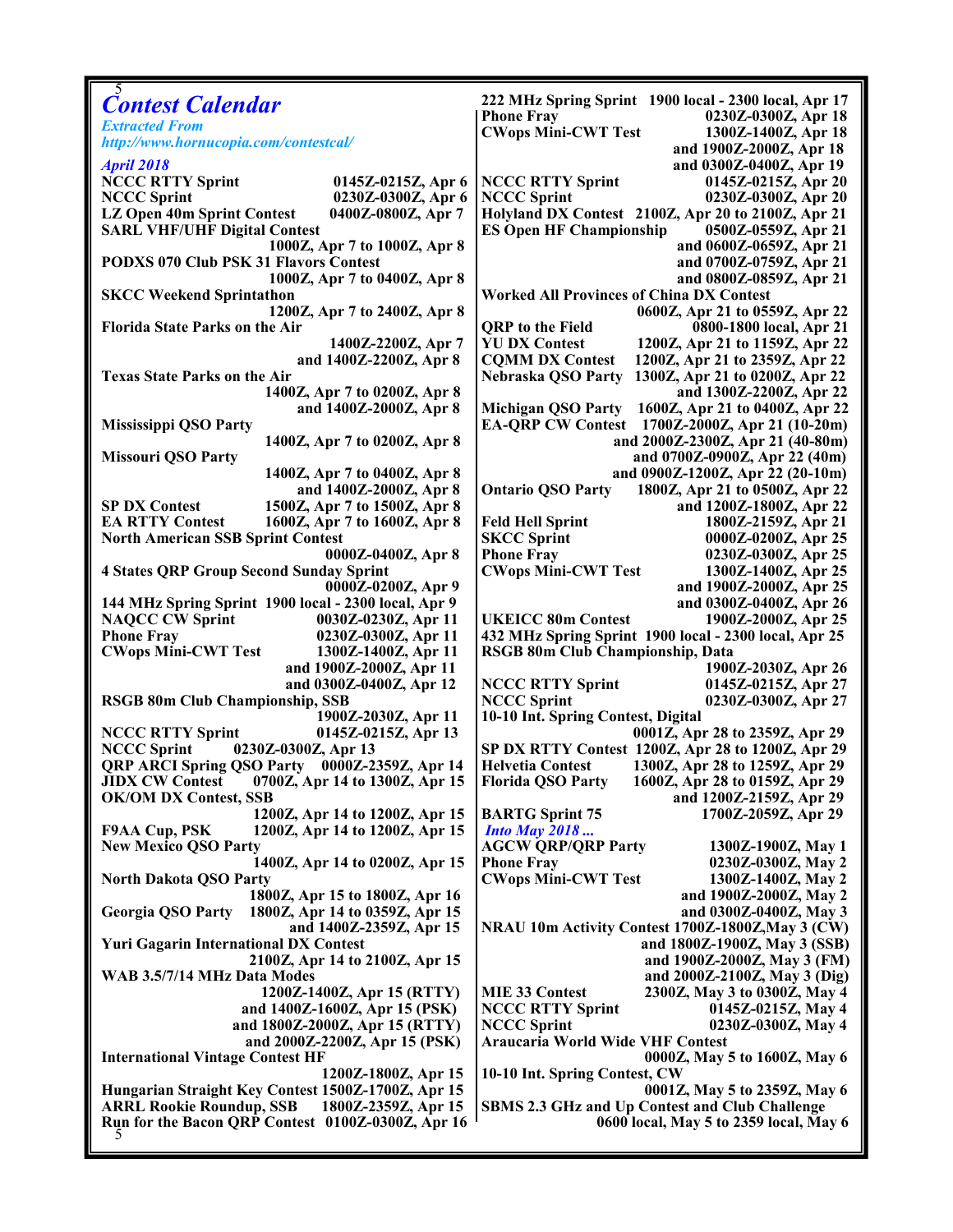| <b>Microwave Spring Sprint</b>                    | 0800-1400 local, May 5       |  |
|---------------------------------------------------|------------------------------|--|
| <b>ARI International DX Contest</b>               |                              |  |
|                                                   | 1200Z, May 5 to 1159Z, May 6 |  |
| 7th Call Area OSO Party                           |                              |  |
|                                                   | 1300Z, May 5 to 0700Z, May 6 |  |
| Indiana OSO Party                                 | 1500Z, May 5 to 0300Z, May 6 |  |
| FISTS Spring Slow Speed Sprint 1700Z-2100Z, May 5 |                              |  |
| <b>Delaware QSO Party</b>                         | 1700Z, May 5 to 2359Z, May 6 |  |
| <b>New England QSO Party</b>                      |                              |  |
|                                                   | 2000Z, May 5 to 0500Z, May 6 |  |
|                                                   | and 1300Z-2400Z, May 6       |  |
| <b>RSGB 80m Club Championship, SSB</b>            |                              |  |
|                                                   | 1900Z-2030Z, May 7           |  |
| <b>ARS</b> Spartan Sprint                         | 0100Z-0300Z, May 8           |  |
| <b>Phone Fray</b>                                 | 0230Z-0300Z, May 9           |  |
| <b>CWops Mini-CWT Test</b>                        | 1300Z-1400Z, May 9           |  |
|                                                   | and 1900Z-2000Z, May 9       |  |
|                                                   | and 0300Z-0400Z, May 10      |  |
|                                                   |                              |  |

#### *Flying with your Ham Radio Gear?? Part 2 By Ron VE4PL*

**As a follow up to me previous article, during a recent trip I found that I had to take everything out of my bag which contained a 706 transceiver, tuner, power supply and key. That was not made clear to me when I had contacted airline security.**

**This resulted in some delay as the bag was flagged in the screener. I had to go back, take everything out, and put it through again. The person who looked at the equipment had no idea what the stuff was and had never heard of amateur radio.** 

**I originally asked the officer at that time if I had to take my radios out of the bag when they took my wife out of line for extra screening and I went with her. The officer had said no I didn't have to. This resulted in an extra delay when I put them through without taking them out.**

**We are taking a trip to Scotland in a few months and I have decided that taking any radios is not worth the trouble and thought passing on my experiences might be interesting to those who travel. I have often taken my handheld on flights all over North America with only one problem. I also took radios to Europe some time ago with no problem but it all seems to be at the discretion of the screeners.** 

**Travelling on a cruse is a whole other matter. Some won't even allow a radio on board, others will even let you operate HF.**

**Best to ask before you go!**

**73 Ron VE4PL**

## What have you done to "promote amateur radio this week"

That line we credit to an old News stalwart, Peter Parker with using in his old VK1 and VK3 casts many years ago and it still stands true -WIA

## *Notice Regarding The Morse Study Group*

**"Many of you know that Winnipeg Amateur Radio Club (WARC) sponsored a Morse Course that was held at the Winnipeg Senior Club and was very ably lead and taught by David Latour, VE4DLA. Seven students spent twice a week for two months working hard to get a basic knowledge of Morse. At the end of the course Adam Romanchuk VE4SN tested the crew. Many thanks to David for all the work that he did to set-up and run the course.**

**Well, as you know, it takes considerable practice to truly become truly proficient with Morse.** 

**As a follow-up to the course a Morse Study Group was formed. Gerald Sherman, VE4GKS, Don Menzies VE4DFM and myself VE4BAW/VE4AE are currently participating.**

**We meet at the Senior's Club but occasionally meet electronically via Skype if necessary (if one or more are out of town). At present we are meeting at the Senior's Club, Monday and Friday afternoon (1:00 PM to 2:30). Times and dates have been adjusted to meet needs.** 

**If you are interested in joining the Group drop me an email (ve4baw@rac.ca) or call me on my cell 431 336 0342. If you want to drop by to chat I am the Duty Officer at the SR Club every Friday afternoon from 12:00 to 3:00.** 

**You do not need to be a member of WARC or the Senior's Club to participate (fair disclosure: I just may subtly try to get you to join WARC or the Seniors, and RAC, its painless).**

**WARC has provide a number of Morse paddles and keyers to help in practicing and so you do not need to provide any equipment. The Senior's Club has provided a HF radio.**

**Now if you are working but want to attend we can arrange for evening time at the Sr. Club but you need to give us some lead time. We don't want to exclude you hard working guys and gals. Again email me at ve4baw@rac.ca if you work, want to practice your Morse and can't attend the Senior's Club during the day.**

**I Look forward to hearing from you!**

**Geoff Bawden. VE4BAW/VE4AE**

**Ve4baw@rac.ca, ghbawden@gmail.com, 431-336-0342, Duty Officer at the Senior's Club every Friday afternoon from 12:00 to 3:00.**

**The Winnipeg Amateur Radio Senior's Citizen's Club is in the second floor of the Historic Old Fire Hall located at the Junction of St. Mary's and St. Anne's."**